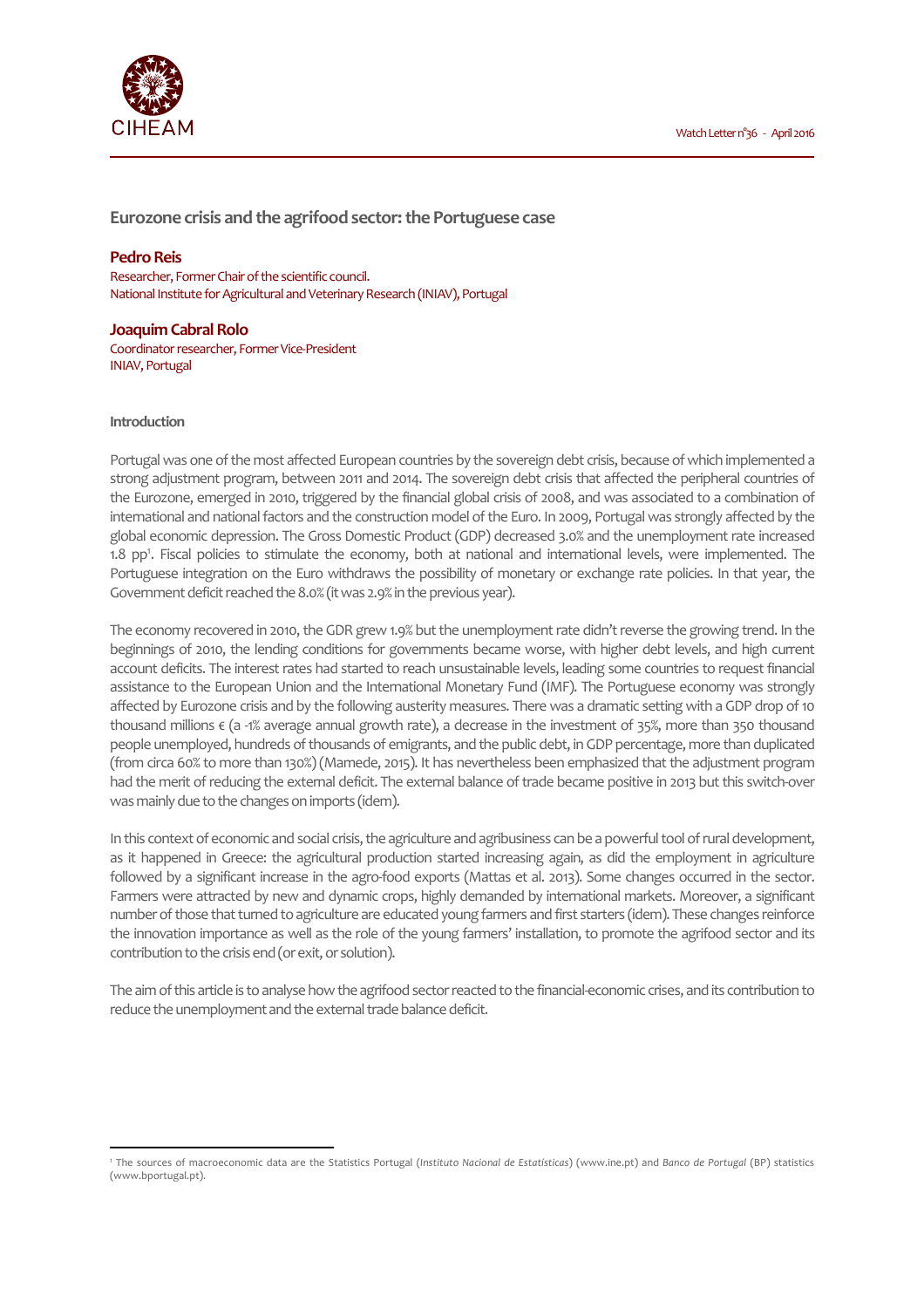

#### **Effects on labour market – a turn back to the rural or a refuge?**

In a context of high unemployment rate, the agriculture is seen as an alternative. In the first decade of this century, Portugal still had a high share of employment in the primary sector, with values above. With the economic crisis, the unemployment rate of the whole economy rose from 7.6% in 2008 to 16.2% in 2013, always with an upward trend. This evolution of unemployment, especially in construction<sup>2</sup> and other industrial sectors, led the Portuguese workers to become more interested in agriculture (as farmers or as employees). During the economic adjustment period (2011-2014), there was a growing perception that employment in agriculture and agribusiness was increasing.

In 2013, a daily newspaper highlighted the largest increase in employment in the North and Centre zones of the country as well as the self-employed in agriculture, concluding that "the return to the land for their livelihoods may be the choice of many families" (Cable et al., 2013). This awareness was reinforced by the large number of projects carried out by young farmers. The number of people under 40 who expressed interest in settling as farmers (9,784 applications for individual producers and 1,987 applications for companies), between 2008 and 2014, was higher than the number of individual farmers under 35 years, registered in the agricultural census of 2009 (6.845 producers).

But what really occurred, during the crisis, with the agrifood employment rates? Along the crisis period, that started in 2008, the jobs were heavily destroyed, a trend which was only inverted in 2014, after de financial assistance programme. Between 2008 and 2013, the number of jobs decreased 13%, followed by a low increase in 2014. In this period, for the secondary sector this variation was -29% and only 4% for tertiary sector. On primary sector, the decrease was 22%, almost twice the number for all the economy.

|      | Growth of | Employment variation rates (%) |         |          |          |
|------|-----------|--------------------------------|---------|----------|----------|
|      | GDP(%)    | Total                          | Primary | Industry | Services |
| 2008 | 0,2       | ٠                              | ۰       | ٠        |          |
| 2009 | $-2,98$   | $-2,9$                         | $-2,8$  | $-6,9$   | $-1,0$   |
| 2010 | 1,9       | $-1,4$                         | $-3,6$  | $-3,5$   | $-0,1$   |
| 2011 | $-1,83$   | $-3,2$                         | $-11,7$ | $-4,1$   | $-1,3$   |
| 2012 | $-4,03$   | $-4,1$                         | 1,5     | $-10,2$  | $-2,4$   |
| 2013 | $-1,13$   | $-2,6$                         | $-7,8$  | $-8,2$   | 0,5      |
| 2014 | 0,91      | 1,6                            | $-14,1$ | 2,3      | 3,8      |

Table 1 **Growth rates of GDP and employment by economic sector in Portugal** 

*Elaborated by the authors. Data source: Statistics Portugal and BP statistics*

The primary sector – agriculture, forestry and fishing – lost more jobs than industry or services, the exception being the year 2012. This was the worst year of the depression period, with a great decrease of GDP (-4,03%). Between 2011 and 2012, the industrial sector lost more than 10% of the jobs, mainly in construction (-18,9%). Some of those people moved to agriculture activity, as farmers or employees.

 $\overline{a}$ 

<sup>2</sup> The employment on construction activity decreased 43.5%, from 2008 to 2013.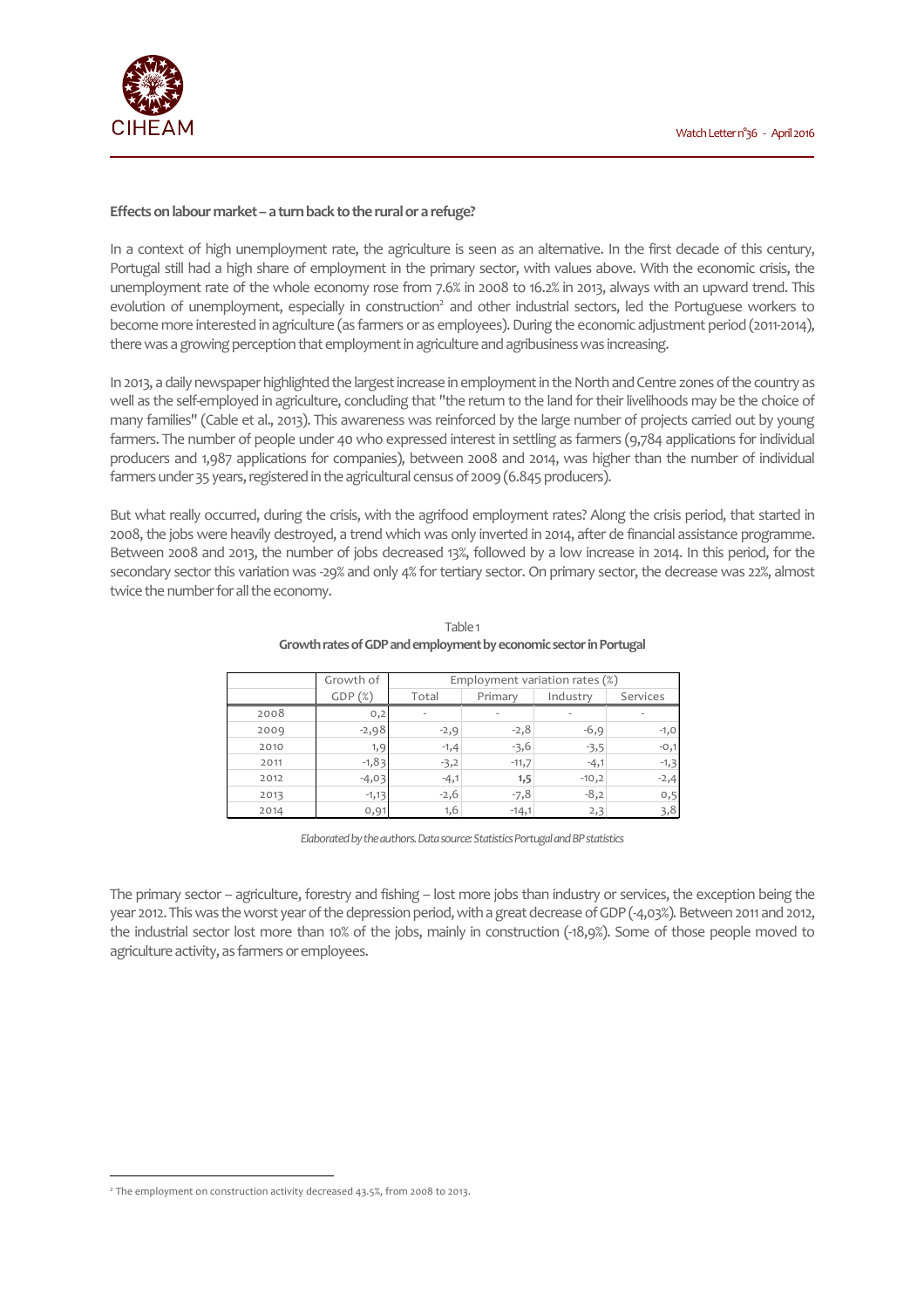

|      | Number of employees (in thousands) |                   |                                 |                             | Primary<br>Agriculture<br>sector |                                     |                           |
|------|------------------------------------|-------------------|---------------------------------|-----------------------------|----------------------------------|-------------------------------------|---------------------------|
| Year | Total                              | Primary<br>sector | Manufacture of<br>food products | Manufacture of<br>beverages | Annual<br>growth rate<br>(%)     | annual work<br>unit $(10^3$<br>AWU) | AWU<br>growth rate<br>(%) |
| 2008 | 5116,6                             | 584,6             | 98,8                            | 14,6                        |                                  | 343,3                               |                           |
| 2009 | 4 968,6                            | 568,4             | 96,6                            | 14,1                        | $-2,8%$                          | 337,9                               | $-1,6%$                   |
| 2010 | 4898,4                             | 548,1             | 95,4                            | 14,5                        | $-3,6%$                          | 309,4                               | $-8,4%$                   |
| 2011 | 4740,1                             | 483,9             | 94,1                            | 15,0                        | $-11,7%$                         | 299,0                               | $-3,4%$                   |
| 2012 | 4546,9                             | 491,4             | 90,9                            | 14,6                        | 1,5%                             | 296,1                               | $-1,0%$                   |
| 2013 | 4 4 2 9 , 4                        | 453,1             | 88,2                            | 14,5                        | $-7,8%$                          | 281,3                               | $-5,0%$                   |
| 2014 | 4 4 9 9 , 5                        | 389,1             | 89,8                            | 14,5                        | $-14,1%$                         | 273,3                               | $-2,9%$                   |
| 2015 | 4548,7                             | 342,5             | n.a.                            | n.a.                        | $-12,0%$                         | 263,2                               | $-3,7%$                   |

## Table 2 **Employment on agri-food sector in Portugal**

*Elaborated by the authors. Data source: Statistics Portugal* 

Agriculture absorbed part of the economic crisis impact but without a meaningful effect on employment. Only in 2012 occurred a reversion on the decreasing trend of the primary sector employment<sup>3</sup>, but the jobs on this economic sector of activity decreased 11.7% between 2010 e 2011. We can analyze the employment through the annual work unit (AWU) which is more close to the real work/employment on agriculture. The AWU has been decreasing consistently, since 2008 until nowadays. However, the smaller reduction can be seen between 2011 and 2012. This is in line with the jobs' trend in primary sector. The annual average growth rate of jobs in primary sector was -5.0% and -3.9% for the AWU.

The Portuguese Rural Development Programme 2007-2013 (PRODER programme) supported the installation of young farmers. It helped 8.199 young farmers to settle as individual producers or as agricultural company's members, between 2008 and 2014. Between 15% and 20% of them are part-time farmers who devote less than 50% of the time on the farm. Taking into account this information, we estimated an increase in 1.6% to 2.2% of the AWU due to the new young farmers. This figure is very low comparing with the AWA variation rate in the same period (-20.4%). In 2013, 27 young farmers from a random sample, financed by PRODER, were inquired. Almost 30% were unemployed before starting the agriculture activity, circa a half kept working as wage earners after installation, and the main motivation for two thirds of the applicants was the obtainment of a supplementary income (Soares, 2013). In fact the study concludes that the agricultural activity functioned mainly as a complementary income for the young farmers or as a safety activity capable of ensuring an income in case of firing. The study also comprehended the geographical pattern of the new farms and of the residence of these new farmers. The crisis may be having a catalytic effect on rural territories, both at economic and social level without, nevertheless, counteracting the agriculture abandonment and the depopulation of the countryside.

## **The international trade – an opportunity within the crisis?**

 $\overline{a}$ 

In the first decade of the XXI century, the Portuguese economy had a succession of external shocks that strongly undermined the economic competitiveness (Mamede, 2015). Simultaneously, the households and firms were quite indebted, a situation started in the middle of 1990, due to the easy credit conditions. These two factors led to high trade balance deficits, which have further deteriorated with the rise in oil prices. One of the major macroeconomic imbalances at the beginning of the crisis was the external deficit. Between 2000 and 2008, the trade balance, in GDP percentage, ranged between 10.9 and 6.9%. The deficit of the food trade balance is one of the structural weaknesses of the Portuguese economy. Before 2008, it accounted for about 25% of the external deficit (GPP [s.d.]). The annual negative balances of the agrifood sector ranged between 3,500 and EUR 3,900 million between 2000 and 2007, respectively. Despite this increase, exports grew at a rate twice that of imports. The average annual growth rates were, respectively, 9.3 and 4.8% (authors' estimation from the GPP data).

<sup>3</sup> The number of fishing jobs represents less than 3% of the primary sector employment, and it didn't change from 2008 to 2015 (less than 0.5%).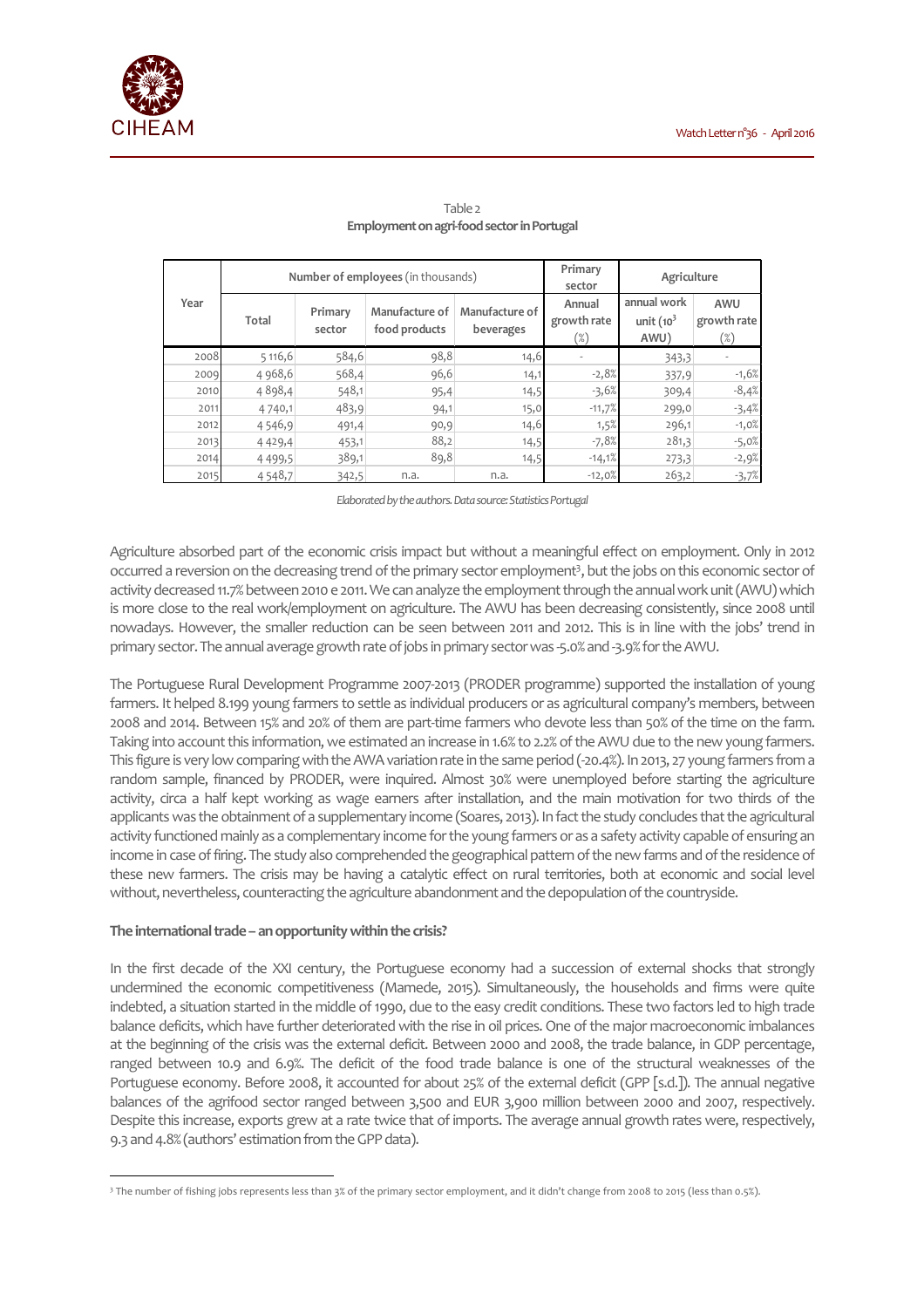

| Year                              | Agrifood complex |            |                | Vegetables, fruits and its preparations |         |                |
|-----------------------------------|------------------|------------|----------------|-----------------------------------------|---------|----------------|
|                                   | lmp.             | Export.    | <b>Balance</b> | lmp.                                    | Export. | <b>Balance</b> |
| 2008                              | 8218,9           | 4 197,8    | $-4021,1$      | 1136,5                                  | 698,1   | $-438,4$       |
| 2012                              | 8 724,5          | 5202,3     | $-3522,2$      | 1073,4                                  | 920,9   | $-152,5$       |
| 2014                              | 8 8 7 3 , 7      | 5 9 9 9, 1 | $-2874,6$      | 1198,7                                  | 1102,8  | $-95,9$        |
| 2015                              | 9 3 0 5,7        | 6,328,9    | $-2976,8$      | 1261,4                                  | 1223,6  | $-37,8$        |
| Annual average<br>growth rate (%) | 1,8%             | 6,0%       | $-4,2%$        | 1,5%                                    | 8,3%    | $-29,5%$       |

# **Table 3** International trade on the agri-food sector in Portugal (in Euros)

*Elaborated by the authors. Data source: Statistics Portugal* 

During the crisis, the agri-food trade deficit eased, due mainly to a slowdown in import growth. Exports registered a high rate of average annual growth, despite being lower than the one verified between 2000 and 2007. One should highlight the good performance of the vegetables, fruits and its preparations. The external deficit of these products is close to zero due to the imports substitutions and the good performance of exports.

Also during the crisis, the consumers' behavior pattern changed. In a first phase, from 2008 to 2010, the available gross income of households increased 2.5%, in constant prices, increased the catering and hotels but decreased the cost of food, beverages and tobacco (source data: Statistics Portugal). On the next phase, between 2010 and 2012, it was precisely the opposite: a significant decrease in the available household gross income (7.4%), an increase of expenditure on the purchase of food, beverages and tobacco, and a reduction in expenses with catering and hotels (idem). If we consider together the cost of food - at home or in restaurants (and including expenses for hotels) - we have a lower decrease of 1% between 2008 and 2012. The crisis impacted mainly on the consumption of other goods and services (e.g. with transport, recreation and culture). But there were also changes in the consumption pattern of food products for the whole of the Portuguese population - a declining demand for differentiated foods, with higher added value, along with a strengthening of the distribution labels, and a decrease in expenditure on restaurants (Duarte, 2013).

The coverage rate of imports by exports has been increasing since the crisis' beginning, from 49,6% (in 2008) to 62,0% (in 2013). This outcome reflects a bigger growth of the exportations when compared to that of imports, as cited above. Between 2008 and 2010, the export intensity had declined, as well as the degree of openness, but the agrifood sector reacted well to the economic adjustment measures associated to the financial assistance programme, with a strong presence on international markets, a higher export intensity and a greater level of openness. This means a high growth in a context of increasing competitiveness and internationalization.

| Year | Coverage rate of<br>imports by exports:<br>$[$ (exp./imp.) * 100] | <b>Export intensity:</b><br>(exp./GVA) *100 | Degree of<br>openness: [(exp. +<br>imp.)/GVA*100] |
|------|-------------------------------------------------------------------|---------------------------------------------|---------------------------------------------------|
| 2008 | 49,6                                                              | 72,7                                        | 219,1                                             |
| 2010 | 53,3                                                              | 70,2                                        | 202,0                                             |
| 2013 | 62.0                                                              | 90.8                                        | 237,4                                             |

#### **Table 4** Indicators of international trade on the agri-food sector

*Elaborated by the authors. Data source: Statistics Portugal*